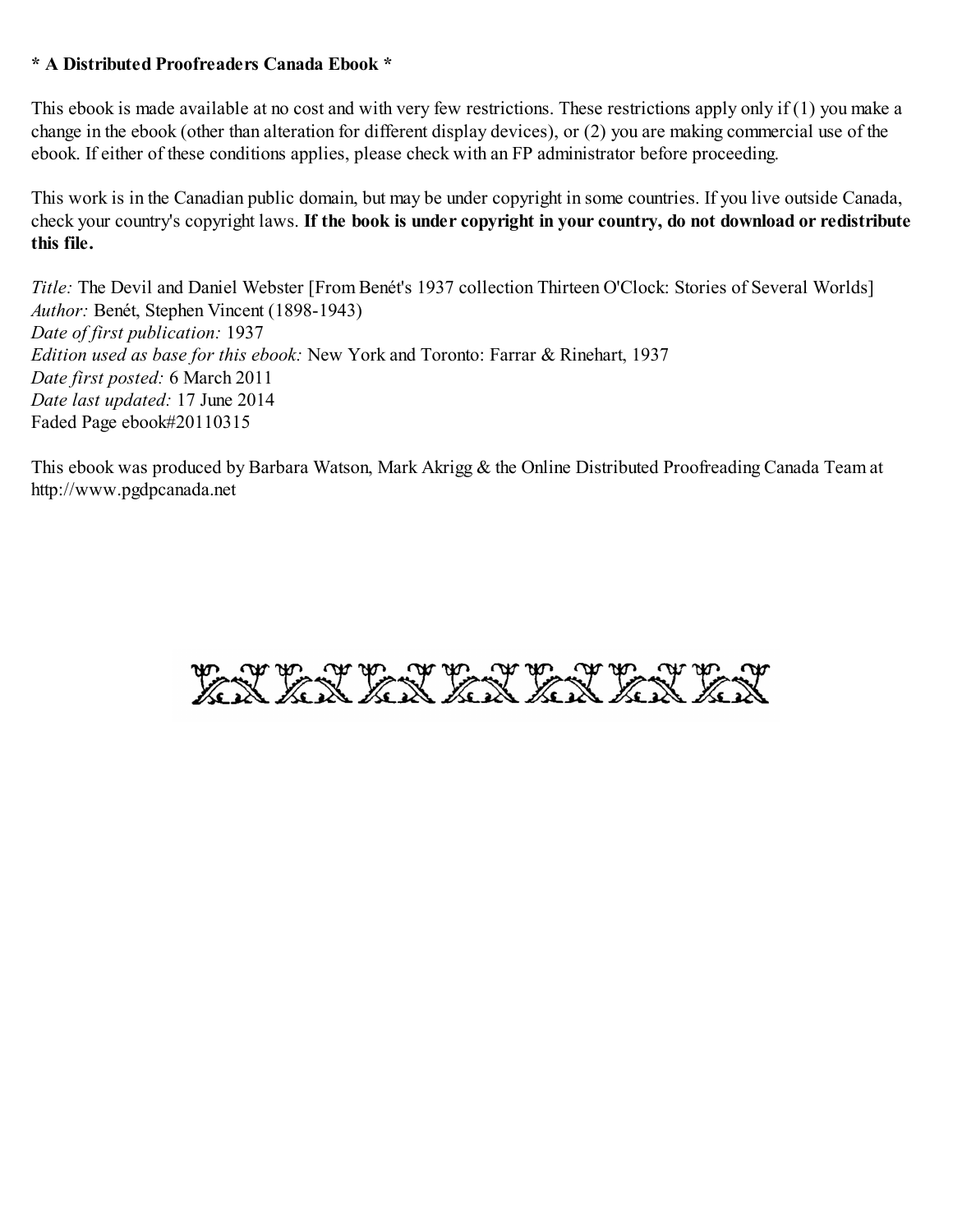## **T H E D E V I L A N D D A N I E L WE B S T E R**

## **by Stephen Vincent Benét**

I T'S a story they tell in the border country, where Massachusetts joins Vermont and New Hampshire.<br>Ves. Dan't Webster's dead—or, at least, they buried him. But every time there's a thunderstorm arour

Yes, Dan'l Webster's dead—or, at least, they buried him. But every time there's a thunderstorm around Marshfield, they say you can hear his rolling voice in the hollows of the sky. And they say that if you go to his grave and speak loud and clear, "Dan'l Webster—Dan'l Webster!" the ground'll begin to shiver and the trees begin to shake. And after a while you'll hear a deep voice saying, "Neighbor, how stands the Union?" Then you better answer the Union stands as she stood, rock-bottomed and copper-sheathed, one and indivisible, or he's liable to rear right out of the ground. At least, that's what I was told when I was a youngster.

You see, for a while, he was the biggest man in the country. He never got to be President, but he was the biggest man. There were thousands that trusted in him right next to God Almighty, and they told stories about him that were like the stories of patriarchs and such. They said, when he stood up to speak, stars and stripes came right out in the sky, and once he spoke against a river and made it sink into the ground. They said, when he walked the woods with his fishing rod, Killall, the trout would jump out of the streams right into his pockets, for they knew it was no use putting up a fight against him; and, when he argued a case, he could turn on the harps of the blessed and the shaking of the earth underground. That was the kind of man he was, and his big farm up at Marshfield was suitable to him. The chickens he raised were all white meat down through the drumsticks, the cows were tended like children, and the big ram he called Goliath had horns with a curl like a morning-glory vine and could butt through an iron door. But Dan'l wasn't one of your gentlemen farmers; he knew all the ways of the land, and he'd be up by candlelight to see that the chores got done. A man with a mouth like a mastiff, a brow like a mountain and eyes like burning anthracite—that was Dan'l Webster in his prime. And the biggest case he argued never got written down in the books, for he argued it against the devil, nip and tuck and no holds barred. And this is the way I used to hear it told.

There was a man named Jabez Stone, lived at Cross Corners, New Hampshire. He wasn't a bad man to start with, but he was an unlucky man. If he planted corn, he got borers; if he planted potatoes, he got blight. He had good-enough land, but it didn't prosper him; he had a decent wife and children, but the more children he had, the less there was to feed them. If stones cropped up in his neighbor's field, boulders boiled up in his; if he had a horse with the spavins, he'd trade it for one with the staggers and give something extra. There's some folks bound to be like that, apparently. But one day Jabez Stone got sick of the whole business.

He'd been plowing that morning and he'd just broke the plowshare on a rock that he could have sworn hadn't been there yesterday. And, as he stood looking at the plowshare, the off horse began to cough—that ropy kind of cough that means sickness and horse doctors. There were two children down with the measles, his wife was ailing, and he had a whitlow on his thumb. It was about the last straw for Jabez Stone. "I vow," he said, and he looked around him kind of desperate —"I vow it's enough to make a man want to sell his soul to the devil! And I would, too, for two cents!"

Then he felt a kind of queerness come over him at having said what he'd said; though, naturally, being a New Hampshireman, he wouldn't take it back. But, all the same, when it got to be evening and, as far as he could see, no notice had been taken, he felt relieved in his mind, for he was a religious man. But notice is always taken, sooner or later, just like the Good Book says. And, sure enough, next day, about suppertime, a soft-spoken, dark-dressed stranger drove up in a handsome buggy and asked for Jabez Stone.

Well, Jabez told his family it was a lawyer, come to see him about a legacy. But he knew who it was. He didn't like the looks of the stranger, nor the way he smiled with his teeth. They were white teeth, and plentiful—some say they were filed to a point, but I wouldn't vouch for that. And he didn't like it when the dog took one look at the stranger and ran away howling, with his tail between his legs. But having passed his word, more or less, he stuck to it, and they went out behind the barn and made their bargain. Jabez Stone had to prick his finger to sign, and the stranger lent him a silver pin. The wound healed clean, but it left a little white scar.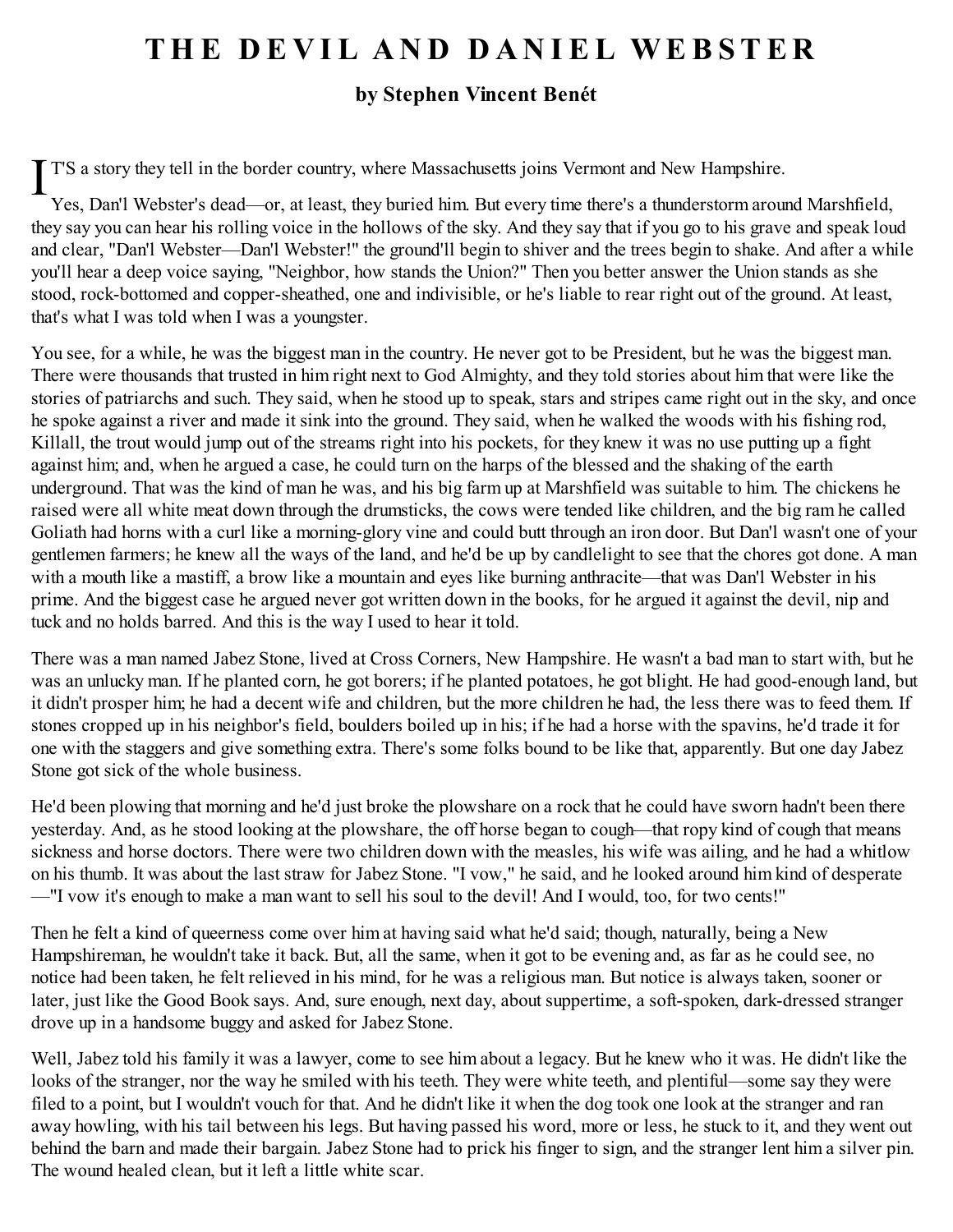After that, all of a sudden, things began to pick up and prosper for Jabez Stone. His cows got fat and his horses sleek, his crops were the envy of the neighborhood, and lightning might strike all over the valley, but it wouldn't strike his barn. Pretty soon, he was one of the prosperous people of the county; they asked him to stand for selectman, and he stood for it; there began to be talk of running him for state senate. All in all, you might say the Stone family was as happy and contented as cats in a dairy. And so they were, except for Jabez Stone.

He'd been contented enough, the first few years. It's a great thing when bad luck turns; it drives most other things out of your head. True, every now and then, especially in rainy weather, the little white scar on his finger would give him a twinge. And once a year, punctual as clockwork, the stranger with the handsome buggy would come driving by. But the sixth year, the stranger lighted, and, after that, his peace was over for Jabez Stone.

The stranger came up through the lower field, switching his boots with a cane—they were handsome black boots, but Jabez Stone never liked the look of them, particularly the toes. And, after he'd passed the time of day, he said, "Well, Mr. Stone, you're a hummer! It's a very pretty property you've got here, Mr. Stone."

"Well, some might favor it and others might not," said Jabez Stone, for he was a New Hampshireman.

"Oh, no need to decry your industry!" said the stranger, very easy, showing his teeth in a smile. "After all, we know what's been done, and it's been according to contract and specifications. So when—ahem—the mortgage falls due next year, you shouldn't have any regrets."

"Speaking of that mortgage, mister," said Jabez Stone, and he looked around for help to the earth and the sky, "I'm beginning to have one or two doubts about it."

"Doubts?" said the stranger, not quite so pleasantly.

"Why, yes," said Jabez Stone. "This being the U.S.A. and me always having been a religious man." He cleared his throat and got bolder. "Yes, sir," he said, "I'm beginning to have considerable doubts as to that mortgage holding in court."

"There's courts and courts," said the stranger, clicking his teeth. "Still, we might as well have a look at the original document." And he hauled out a big black pocketbook, full of papers. "Sherwin, Slater, Stevens, Stone," he muttered. "I, Jabez Stone, for a term of seven years—Oh, it's quite in order, I think."

But Jabez Stone wasn't listening, for he saw something else flutter out of the black pocketbook. It was something that looked like a moth, but it wasn't a moth. And as Jabez Stone stared at it, it seemed to speak to him in a small sort of piping voice, terrible small and thin, but terrible human. "Neighbor Stone!" it squeaked. "Neighbor Stone! Help me! For God's sake, help me!"

But before Jabez Stone could stir hand or foot, the stranger whipped out a big bandanna handkerchief, caught the creature in it, just like a butterfly, and started tying up the ends of the bandanna.

"Sorry for the interruption," he said. "As I was saying——"

But Jabez Stone was shaking all over like a scared horse.

"That's Miser Stevens' voice!" he said, in a croak. "And you've got him in your handkerchief!"

The stranger looked a little embarrassed.

"Yes, I really should have transferred him to the collecting box," he said with a simper, "but there were some rather unusual specimens there and I didn't want them crowded. Well, well, these little contretemps will occur."

"I don't know what you mean by contertan," said Jabez Stone, "but that was Miser Stevens' voice! And he ain't dead! You can't tell me he is! He was just as spry and mean as a woodchuck, Tuesday!"

"In the midst of life—" said the stranger, kind of pious. "Listen!" Then a bell began to toll in the valley and Jabez Stone listened, with the sweat running down his face. For he knew it was tolled for Miser Stevens and that he was dead.

"These long-standing accounts," said the stranger with a sigh; "one really hates to close them. But business is business."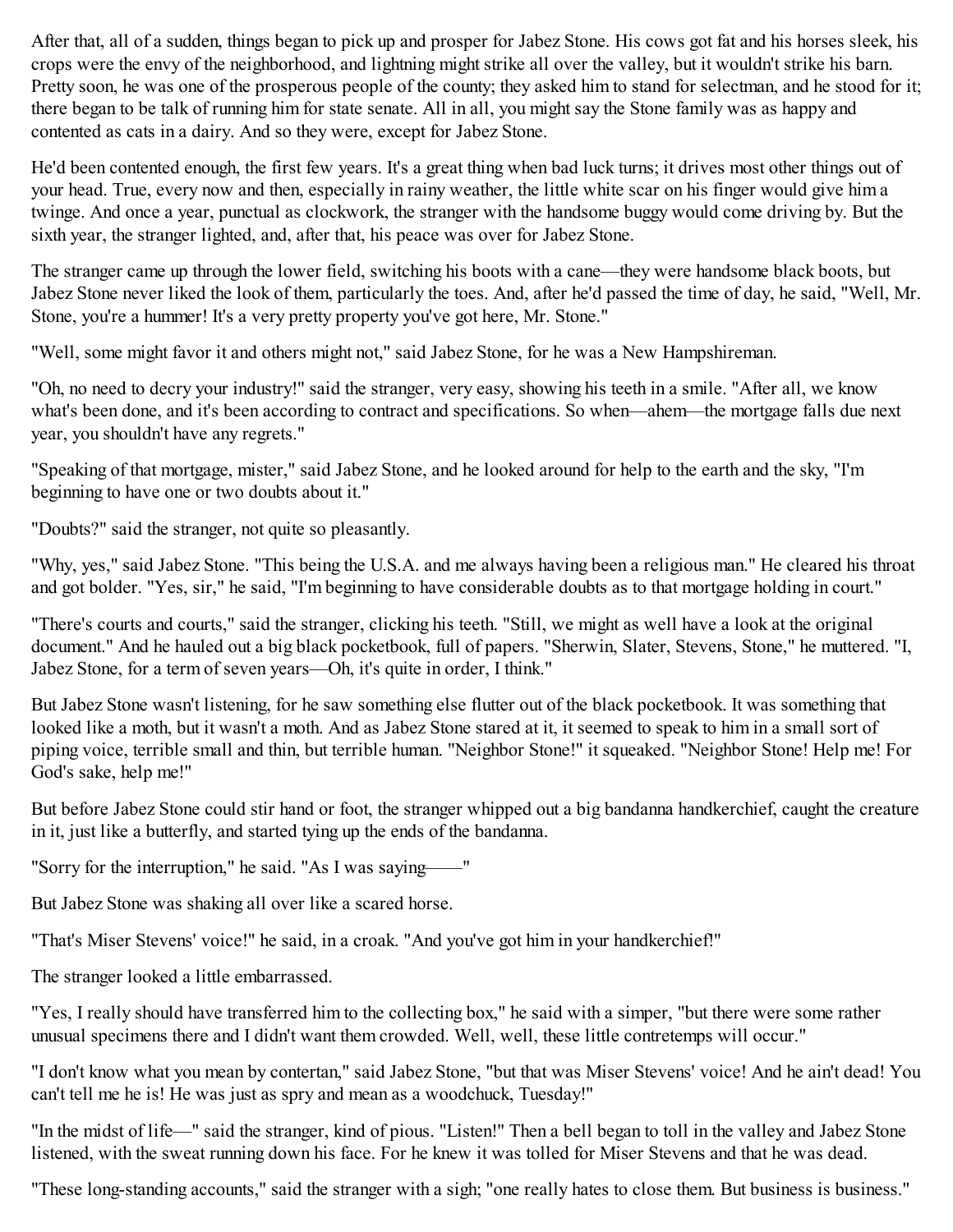He still had the bandanna in his hand, and Jabez Stone felt sick as he saw the cloth struggle and flutter.

"Are they all as small as that?" he asked hoarsely.

"Small?" said the stranger. "Oh, I see what you mean. Why, they vary." He measured Jabez Stone with his eyes, and his teeth showed. "Don't worry, Mr. Stone," he said. "You'll go with a very good grade. I wouldn't trust you outside the collecting box. Now, a man like Dan'l Webster, of course—well, we'd have to build a special box for him, and even at that, I imagine the wing spread would astonish you. But, in your case, as I was saying——"

"Put that handkerchief away!" said Jabez Stone, and he began to beg and to pray. But the best he could get at the end was a three years' extension, with conditions.

But till you make a bargain like that, you've got no idea of how fast four years can run. By the last months of those years, Jabez Stone's known all over the state and there's talk of running him for governor—and it's dust and ashes in his mouth. For every day, when he gets up, he thinks, "There's one more night gone," and every night when he lies down, he thinks of the black pocketbook and the soul of Miser Stevens, and it makes him sick at heart. Till, finally, he can't bear it any longer, and, in the last days of the last year, he hitches up his horse and drives off to seek Dan'l Webster. For Dan'l was born in New Hampshire, only a few miles from Cross Corners, and it's well known that he has a particular soft spot for old neighbors.

It was early in the morning when he got to Marshfield, but Dan'l was up already, talking Latin to the farm hands and wrestling with the ram, Goliath, and trying out a new trotter and working up speeches to make against John C. Calhoun. But when he heard a New Hampshireman had come to see him, he dropped everything else he was doing, for that was Dan'l's way. He gave Jabez Stone a breakfast that five men couldn't eat, went into the living history of every man and woman in Cross Corners, and finally asked him how he could serve him.

Jabez Stone allowed that it was a kind of mortgage case.

"Well, I haven't pleaded a mortgage case in a long time, and I don't generally plead now, except before the Supreme Court," said Dan'l, "but if I can, I'll help you."

"Then I've got hope for the first time in ten years," said Jabez Stone, and told him the details.

Dan'l walked up and down as he listened, hands behind his back, now and then asking a question, now and then plunging his eyes at the floor, as if they'd bore through it like gimlets. When Jabez Stone had finished, Dan'l puffed out his cheeks and blew. Then he turned to Jabez Stone and a smile broke over his face like the sunrise over Monadnock.

"You've certainly given yourself the devil's own row to hoe, Neighbor Stone," he said, "but I'll take your case."

"You'll take it?" said Jabez Stone, hardly daring to believe.

"Yes," said Dan'l Webster. "I've got about seventy-five other things to do and the Missouri Compromise to straighten out, but I'll take your case. For if two New Hampshiremen aren't a match for the devil, we might as well give the country back to the Indians."

Then he shook Jabez Stone by the hand and said, "Did you come down here in a hurry?"

"Well, I admit I made time," said Jabez Stone.

"You'll go back faster," said Dan'l Webster, and he told 'em to hitch up Constitution and Constellation to the carriage. They were matched grays with one white forefoot, and they stepped like greased lightning.

Well, I won't describe how excited and pleased the whole Stone family was to have the great Dan'l Webster for a guest, when they finally got there. Jabez Stone had lost his hat on the way, blown off when they overtook a wind, but he didn't take much account of that. But after supper he sent the family off to bed, for he had most particular business with Mr. Webster. Mrs. Stone wanted them to sit in the front parlor, but Dan'l Webster knew front parlors and said he preferred the kitchen. So it was there they sat, waiting for the stranger, with a jug on the table between them and a bright fire on the hearth—the stranger being scheduled to show up on the stroke of midnight, according to specifications.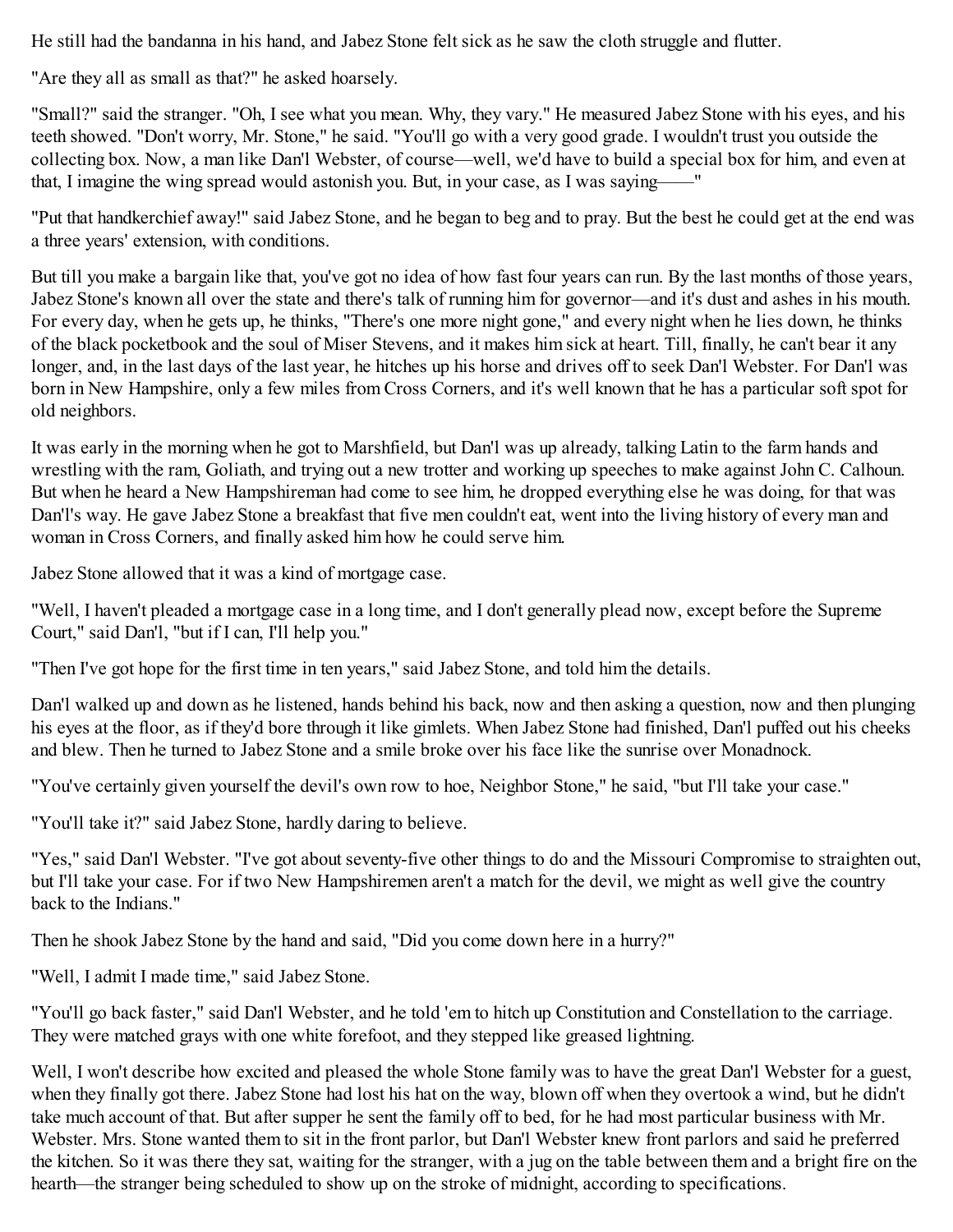Well, most men wouldn't have asked for better company than Dan'l Webster and a jug. But with every tick of the clock Jabez Stone got sadder and sadder. His eyes roved round, and though he sampled the jug you could see he couldn't taste it. Finally, on the stroke of 11:30 he reached over and grabbed Dan'l Webster by the arm.

"Mr. Webster, Mr. Webster!" he said, and his voice was shaking with fear and a desperate courage. "For God's sake, Mr. Webster, harness your horses and get away from this place while you can!"

"You've brought me a long way, neighbor, to tell me you don't like my company," said Dan'l Webster, quite peaceable, pulling at the jug.

"Miserable wretch that I am!" groaned Jabez Stone. "I've brought you a devilish way, and now I see my folly. Let him take me if he wills. I don't hanker after it, I must say, but I can stand it. But you're the Union's stay and New Hampshire's pride! He mustn't get you, Mr. Webster! He mustn't get you!"

Dan'l Webster looked at the distracted man, all gray and shaking in the firelight, and laid a hand on his shoulder.

"I'm obliged to you, Neighbor Stone," he said gently. "It's kindly thought of. But there's a jug on the table and a case in hand. And I never left a jug or a case half finished in my life."

And just at that moment there was a sharp rap on the door.

"Ah," said Dan'l Webster, very coolly, "I thought your clock was a trifle slow, Neighbor Stone." He stepped to the door and opened it. "Come in!" he said.

The stranger came in—very dark and tall he looked in the firelight. He was carrying a box under his arm—a black, japanned box with little air holes in the lid. At the sight of the box, Jabez Stone gave a low cry and shrank into a corner of the room.

"Mr. Webster, I presume," said the stranger, very polite, but with his eyes glowing like a fox's deep in the woods.

"Attorney of record for Jabez Stone," said Dan'l Webster, but his eyes were glowing too. "Might I ask your name?"

"I've gone by a good many," said the stranger carelessly. "Perhaps Scratch will do for the evening. I'm often called that in these regions."

Then he sat down at the table and poured himself a drink from the jug. The liquor was cold in the jug, but it came steaming into the glass.

"And now," said the stranger, smiling and showing his teeth, "I shall call upon you, as a law-abiding citizen, to assist me in taking possession of my property."

Well, with that the argument began—and it went hot and heavy. At first, Jabez Stone had a flicker of hope, but when he saw Dan'l Webster being forced back at point after point, he just scrunched in his corner, with his eyes on that japanned box. For there wasn't any doubt as to the deed or the signature—that was the worst of it. Dan'l Webster twisted and turned and thumped his fist on the table, but he couldn't get away from that. He offered to compromise the case; the stranger wouldn't hear of it. He pointed out the property had increased in value, and state senators ought to be worth more; the stranger stuck to the letter of the law. He was a great lawyer, Dan'l Webster, but we know who's the King of Lawyers, as the Good Book tells us, and it seemed as if, for the first time, Dan'l Webster had met his match.

Finally, the stranger yawned a little. "Your spirited efforts on behalf of your client do you credit, Mr. Webster," he said, "but if you have no more arguments to adduce, I'm rather pressed for time"—and Jabez Stone shuddered.

Dan'l Webster's brow looked dark as a thundercloud.

"Pressed or not, you shall not have this man!" he thundered. "Mr. Stone is an American citizen, and no American citizen may be forced into the service of a foreign prince. We fought England for that in '12 and we'll fight all hell for it again!"

"Foreign?" said the stranger. "And who calls me a foreigner?"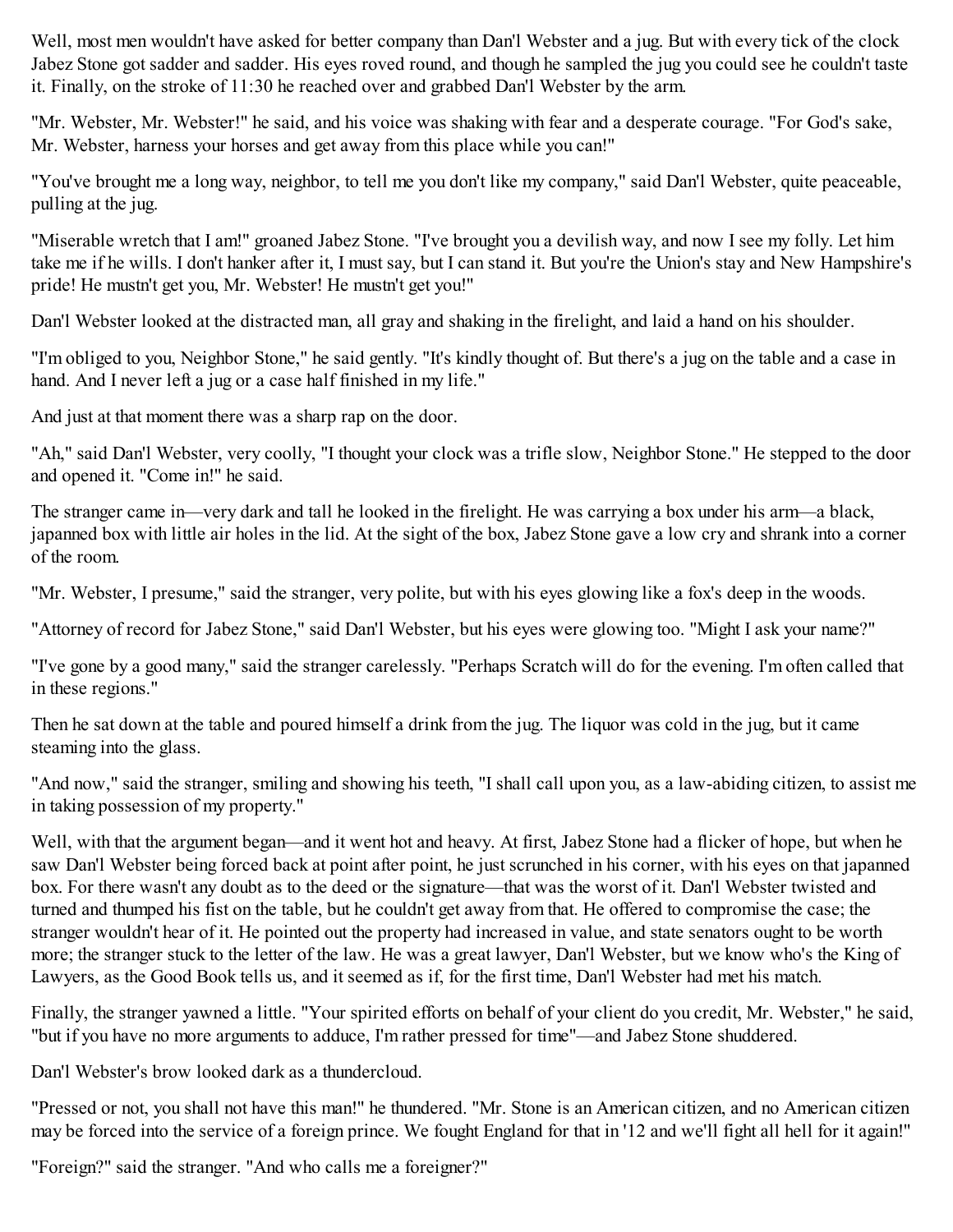"Well, I never yet heard of the dev—of your claiming American citizenship," said Dan'l Webster with surprise.

"And who with better right?" said the stranger, with one of his terrible smiles. "When the first wrong was done to the first Indian, I was there. When the first slaver put out for the Congo, I stood on her deck. Am I not in your books and stories and beliefs, from the first settlements on? Am I not spoken of, still, in every church in New England? 'Tis true the North claims me for a Southerner and the South for a Northerner, but I am neither. I am merely an honest American like yourself—and of the best descent—for, to tell the truth, Mr. Webster, though I don't like to boast of it, my name is older in this country than yours."

"Aha!" said Dan'l Webster, with the veins standing out in his forehead. "Then I stand on the Constitution! I demand a trial for my client!"

"The case is hardly one for an ordinary court," said the stranger, his eyes flickering. "And, indeed, the lateness of the hour——"

"Let it be any court you choose, so it is an American judge and an American jury!" said Dan'l Webster in his pride. "Let it be the quick or the dead; I'll abide the issue!"

"You have said it," said the stranger, and pointed his finger at the door. And with that, and all of a sudden, there was a rushing of wind outside and a noise of footsteps. They came, clear and distinct, through the night. And yet, they were not like the footsteps of living men.

"In God's name, who comes by so late?" cried Jabez Stone, in an ague of fear.

"The jury Mr. Webster demands," said the stranger, sipping at his boiling glass. "You must pardon the rough appearance of one or two; they will have come a long way."

And with that the fire burned blue and the door blew open and twelve men entered, one by one.

If Jabez Stone had been sick with terror before, he was blind with terror now. For there was Walter Butler, the loyalist, who spread fire and horror through the Mohawk Valley in the times of the Revolution; and there was Simon Girty, the renegade, who saw white men burned at the stake and whooped with the Indians to see them burn. His eyes were green, like a catamount's, and the stains on his hunting shirt did not come from the blood of the deer. King Philip was there, wild and proud as he had been in life, with the great gash in his head that gave him his death wound, and cruel Governor Dale, who broke men on the wheel. There was Morton of Merry Mount, who so vexed the Plymouth Colony, with his flushed, loose, handsome face and his hate of the godly. There was Teach, the bloody pirate, with his black beard curling on his breast. The Reverend John Smeet, with his strangler's hands and his Geneva gown, walked as daintily as he had to the gallows. The red print of the rope was still around his neck, but he carried a perfumed handkerchief in one hand. One and all, they came into the room with the fires of hell still upon them, and the stranger named their names and their deeds as they came, till the tale of twelve was told. Yet the stranger had told the truth—they had all played a part in America.

"Are you satisfied with the jury, Mr. Webster?" said the stranger mockingly, when they had taken their places.

The sweat stood upon Dan'l Webster's brow, but his voice was clear.

"Quite satisfied," he said. "Though I miss General Arnold from the company."

"Benedict Arnold is engaged upon other business," said the stranger, with a glower. "Ah, you asked for a justice, I believe."

He pointed his finger once more, and a tall man, soberly clad in Puritan garb, with the burning gaze of the fanatic, stalked into the room and took his judge's place.

"Justice Hathorne is a jurist of experience," said the stranger. "He presided at certain witch trials once held in Salem. There were others who repented of the business later, but not he."

"Repent of such notable wonders and undertakings?" said the stern old justice. "Nay, hang them—hang them all!" And he muttered to himself in a way that struck ice into the soul of Jabez Stone.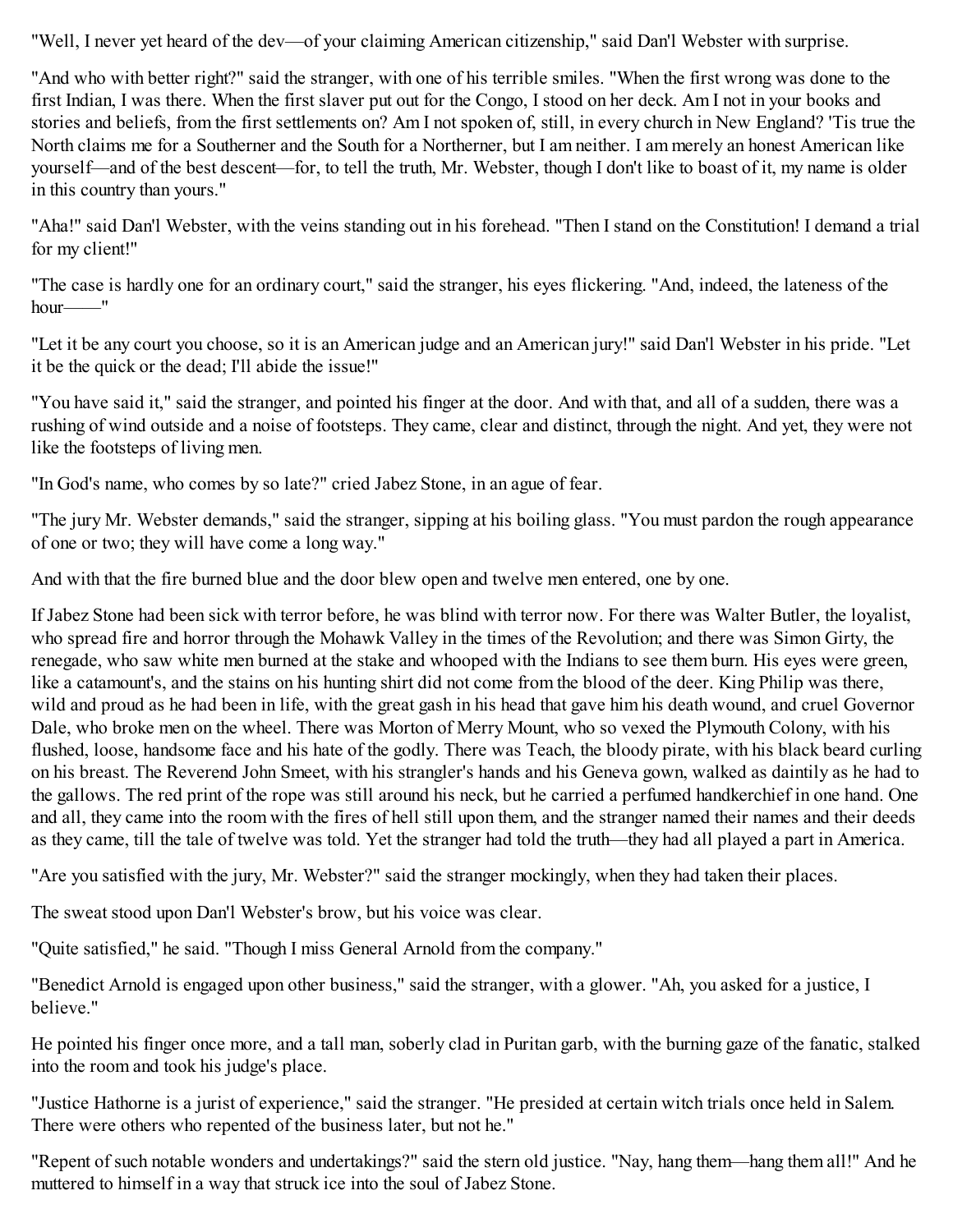Then the trial began, and, as you might expect, it didn't look anyways good for the defense. And Jabez Stone didn't make much of a witness in his own behalf. He took one look at Simon Girty and screeched, and they had to put him back in his corner in a kind of swoon.

It didn't halt the trial, though; the trial went on, as trials do. Dan'l Webster had faced some hard juries and hanging judges in his time, but this was the hardest he'd ever faced, and he knew it. They sat there with a kind of glitter in their eyes, and the stranger's smooth voice went on and on. Every time he'd raise an objection, it'd be "Objection sustained," but whenever Dan'l objected, it'd be "Objection denied." Well, you couldn't expect fair play from a fellow like this Mr. Scratch.

It got to Dan'l in the end, and he began to heat, like iron in the forge. When he got up to speak he was going to flay that stranger with every trick known to the law, and the judge and jury too. He didn't care if it was contempt of court or what would happen to him for it. He didn't care any more what happened to Jabez Stone. He just got madder and madder, thinking of what he'd say. And yet, curiously enough, the more he thought about it, the less he was able to arrange his speech in his mind.

Till, finally, it was time for him to get up on his feet, and he did so, all ready to bust out with lightnings and denunciations. But before he started he looked over the judge and jury for a moment, such being his custom. And he noticed the glitter in their eyes was twice as strong as before, and they all leaned forward. Like hounds just before they get the fox, they looked, and the blue mist of evil in the room thickened as he watched them. Then he saw what he'd been about to do, and he wiped his forehead, as a man might who's just escaped falling into a pit in the dark.

For it was him they'd come for, not only Jabez Stone. He read it in the glitter of their eyes and in the way the stranger hid his mouth with one hand. And if he fought them with their own weapons, he'd fall into their power; he knew that, though he couldn't have told you how. It was his own anger and horror that burned in their eyes; and he'd have to wipe that out or the case was lost. He stood there for a moment, his black eyes burning like anthracite. And then he began to speak.

He started off in a low voice, though you could hear every word. They say he could call on the harps of the blessed when he chose. And this was just as simple and easy as a man could talk. But he didn't start out by condemning or reviling. He was talking about the things that make a country a country, and a man a man.

And he began with the simple things that everybody's known and felt—the freshness of a fine morning when you're young, and the taste of food when you're hungry, and the new day that's every day when you're a child. He took them up and he turned them in his hands. They were good things for any man. But without freedom, they sickened. And when he talked of those enslaved, and the sorrows of slavery, his voice got like a big bell. He talked of the early days of America and the men who had made those days. It wasn't a spread-eagle speech, but he made you see it. He admitted all the wrong that had ever been done. But he showed how, out of the wrong and the right, the suffering and the starvations, something new had come. And everybody had played a part in it, even the traitors.

Then he turned to Jabez Stone and showed him as he was—an ordinary man who'd had hard luck and wanted to change it. And, because he'd wanted to change it, now he was going to be punished for all eternity. And yet there was good in Jabez Stone, and he showed that good. He was hard and mean, in some ways, but he was a man. There was sadness in being a man, but it was a proud thing too. And he showed what the pride of it was till you couldn't help feeling it. Yes, even in hell, if a man was a man, you'd know it. And he wasn't pleading for any one person any more, though his voice rang like an organ. He was telling the story and the failures and the endless journey of mankind. They got tricked and trapped and bamboozled, but it was a great journey. And no demon that was ever foaled could know the inwardness of it —it took a man to do that.

The fire began to die on the hearth and the wind before morning to blow. The light was getting gray in the room when Dan'l Webster finished. And his words came back at the end to New Hampshire ground, and the one spot of land that each man loves and clings to. He painted a picture of that, and to each one of that jury he spoke of things long forgotten. For his voice could search the heart, and that was his gift and his strength. And to one, his voice was like the forest and its secrecy, and to another like the sea and the storms of the sea; and one heard the cry of his lost nation in it, and another saw a little harmless scene he hadn't remembered for years. But each saw something. And when Dan'l Webster finished he didn't know whether or not he'd saved Jabez Stone. But he knew he'd done a miracle. For the glitter was gone from the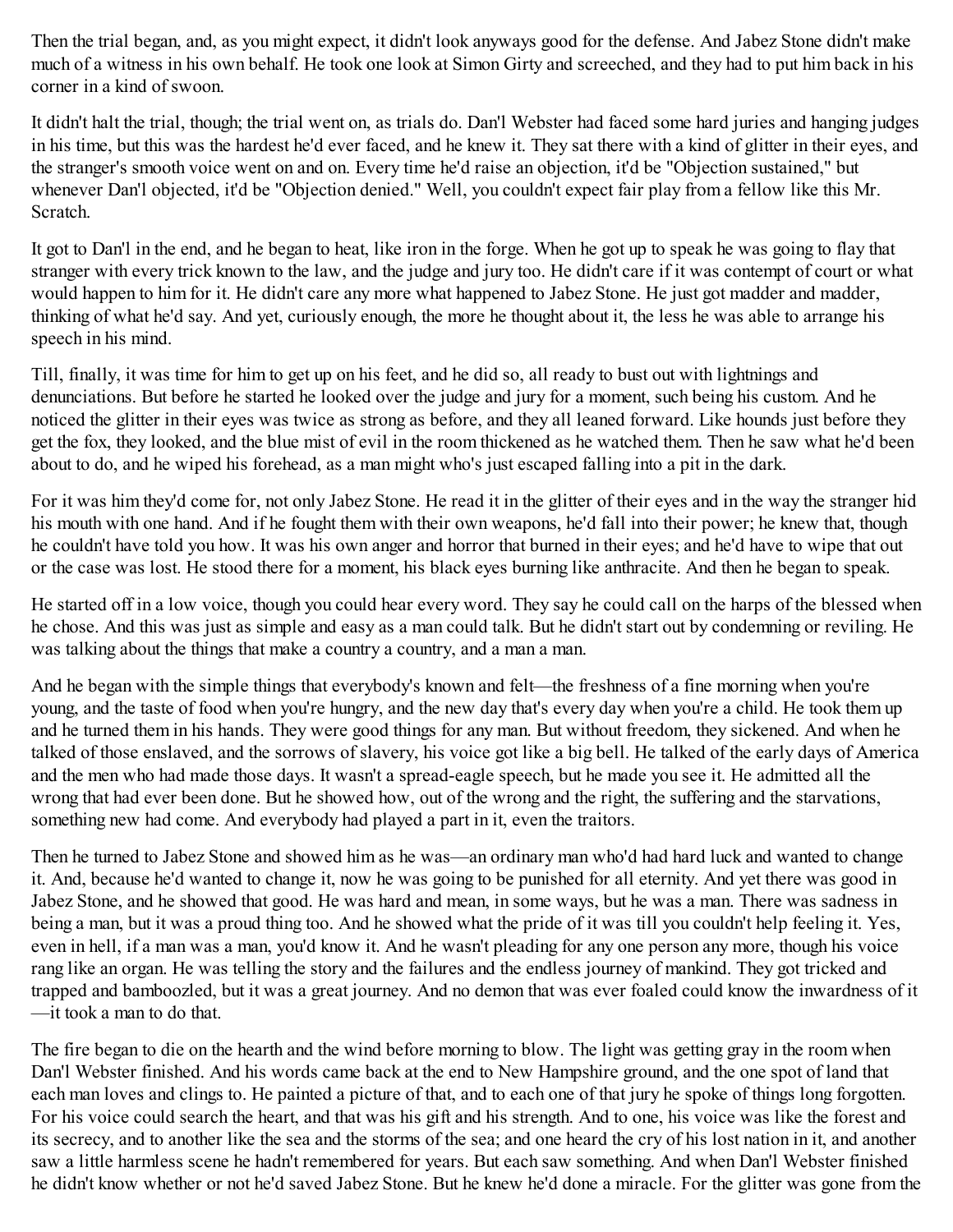eyes of judge and jury, and, for the moment, they were men again, and knew they were men.

"The defense rests," said Dan'l Webster, and stood there like a mountain. His ears were still ringing with his speech, and he didn't hear anything else till he heard Judge Hathorne say, "The jury will retire to consider its verdict."

Walter Butler rose in his place and his face had a dark, gay pride on it.

"The jury has considered its verdict," he said, and looked the stranger full in the eye. "We find for the defendant, Jabez Stone<sup>"</sup>

With that, the smile left the stranger's face, but Walter Butler did not flinch.

"Perhaps 'tis not strictly in accordance with the evidence," he said, "but even the damned may salute the eloquence of Mr. Webster."

With that, the long crow of a rooster split the gray morning sky, and judge and jury were gone from the room like a puff of smoke and as if they had never been there. The stranger turned to Dan'l Webster, smiling wryly.

"Major Butler was always a bold man," he said. "I had not thought him quite so bold. Nevertheless, my congratulations, as between two gentlemen."

"I'll have that paper first, if you please," said Dan'l Webster, and he took it and tore it into four pieces. It was queerly warm to the touch. "And now," he said, "I'll have you!" and his hand came down like a bear trap on the stranger's arm. For he knew that once you bested anybody like Mr. Scratch in fair fight, his power on you was gone. And he could see that Mr. Scratch knew it too.

The stranger twisted and wriggled, but he couldn't get out of that grip. "Come, come, Mr. Webster," he said, smiling palely. "This sort of thing is ridic—ouch!—is ridiculous. If you're worried about the costs of the case, naturally, I'd be glad to pay——"

"And so you shall!" said Dan'l Webster, shaking him till his teeth rattled. "For you'll sit right down at that table and draw up a document, promising never to bother Jabez Stone nor his heirs or assigns nor any other New Hampshireman till doomsday! For any hades we want to raise in this state, we can raise ourselves, without assistance from strangers."

"Ouch!" said the stranger. "Ouch! Well, they never did run very big to the barrel, but—ouch!—I agree!"

So he sat down and drew up the document. But Dan'l Webster kept his hand on his coat collar all the time.

"And, now, may I go?" said the stranger, quite humble, when Dan'l'd seen the document was in proper and legal form.

"Go?" said Dan'l, giving him another shake. "I'm still trying to figure out what I'll do with you. For you've settled the costs of the case, but you haven't settled with me. I think I'll take you back to Marshfield," he said, kind of reflective. "I've got a ram there named Goliath that can butt through an iron door. I'd kind of like to turn you loose in his field and see what he'd do."

Well, with that the stranger began to beg and to plead. And he begged and he pled so humble that finally Dan'l, who was naturally kindhearted, agreed to let him go. The stranger seemed terrible grateful for that and said, just to show they were friends, he'd tell Dan'l's fortune before leaving. So Dan'l agreed to that, though he didn't take much stock in fortunetellers ordinarily. But, naturally, the stranger was a little different.

Well, he pried and he peered at the lines in Dan'l's hands. And he told him one thing and another that was quite remarkable. But they were all in the past.

"Yes, all that's true, and it happened," said Dan'l Webster. "But what's to come in the future?"

The stranger grinned, kind of happily, and shook his head.

"The future's not as you think it," he said. "It's dark. You have a great ambition, Mr. Webster."